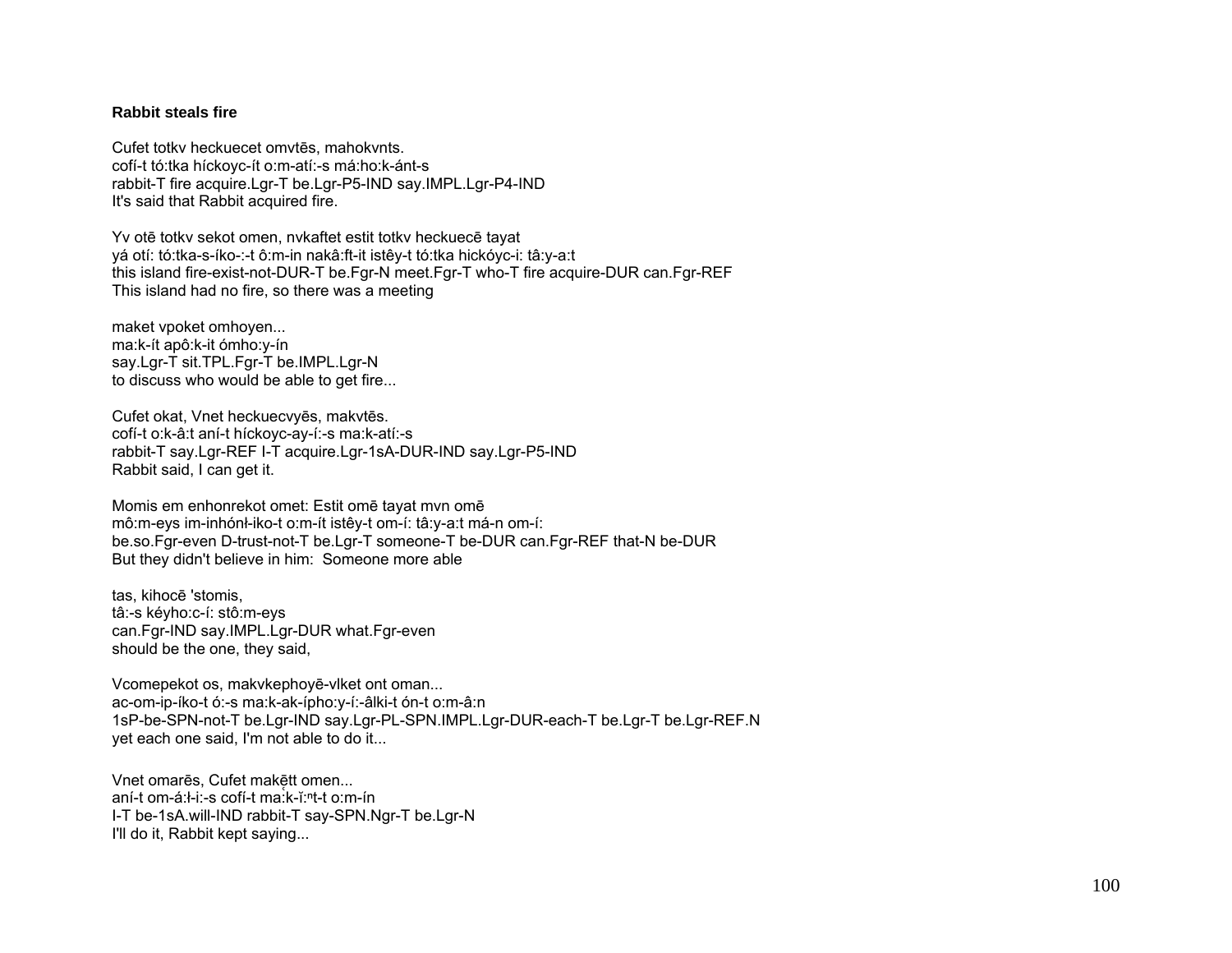Momusen, Momēcē tayat okēs, kihocvtēs. mô:m-os-in momí:c-i: tâ:y-a:t o:k-í:-s kéyho:c-atí:-s be.so.Fgr-DIM-N do-DUR can.Fgr-REF say.Lgr-DUR-IND say.IMPL.Lgr-P5-IND So finally they said, Maybe he can do it.

[new paragraph]

Moman totkvt tvpalv-rakkon ocepēt omvtēs. mó:m-a:n tó:tka-t 'tapa:la-łákko-n o:c-ip-í:-t ô:m-ati:-s be.so-REF.N fire-T far.side.of.water-big-N have-SPN-DUR-T be.Fgr-P5-IND During this time, there was fire overseas.

Mont omen mv totkvn eyacet okhoyekv, món-t o:m-ín ma tó:tka-n iyâ:c-it ókho:y-iká be.so.Lgr-T be.Lgr-N that fire-N want.Fgr-T say.IMPL.Lgr-so And since fire was badly needed [here],

momusen wiketv hahoyvtēs. mô:m-os-in weyk-itá há:ho:y-atí:-s be.so.Fgr-DIM-N apppoint-INF make.IMPL.Lgr-P5-IND [Rabbit] was put in charge.

[new paragraph]

Mvn okēpekv, vyēpvtēs. má-n ok-i:p-iká ay-i:p-atí:-s that-N mean-SPN.Lgr-so go-SPN.Lgr-P5-IND Because he meant what he'd said, he started off.

My uewy-rakko tat akletiket vyēpat, ayet ma oywa-łákko -ta:t ak-litêyk-it ay-î:p-a:t ă:<sup>n</sup>y-it that water-big ATN LOC-run.SG.Hgr-T go-SPN.Fgr-REF go.SG.Ngr-T

tikēpvtēs. téyk-i:p-atí:-s cross.water.SG-SPN.Lgr-P5-IND He ran and ran across the ocean until he had crossed it.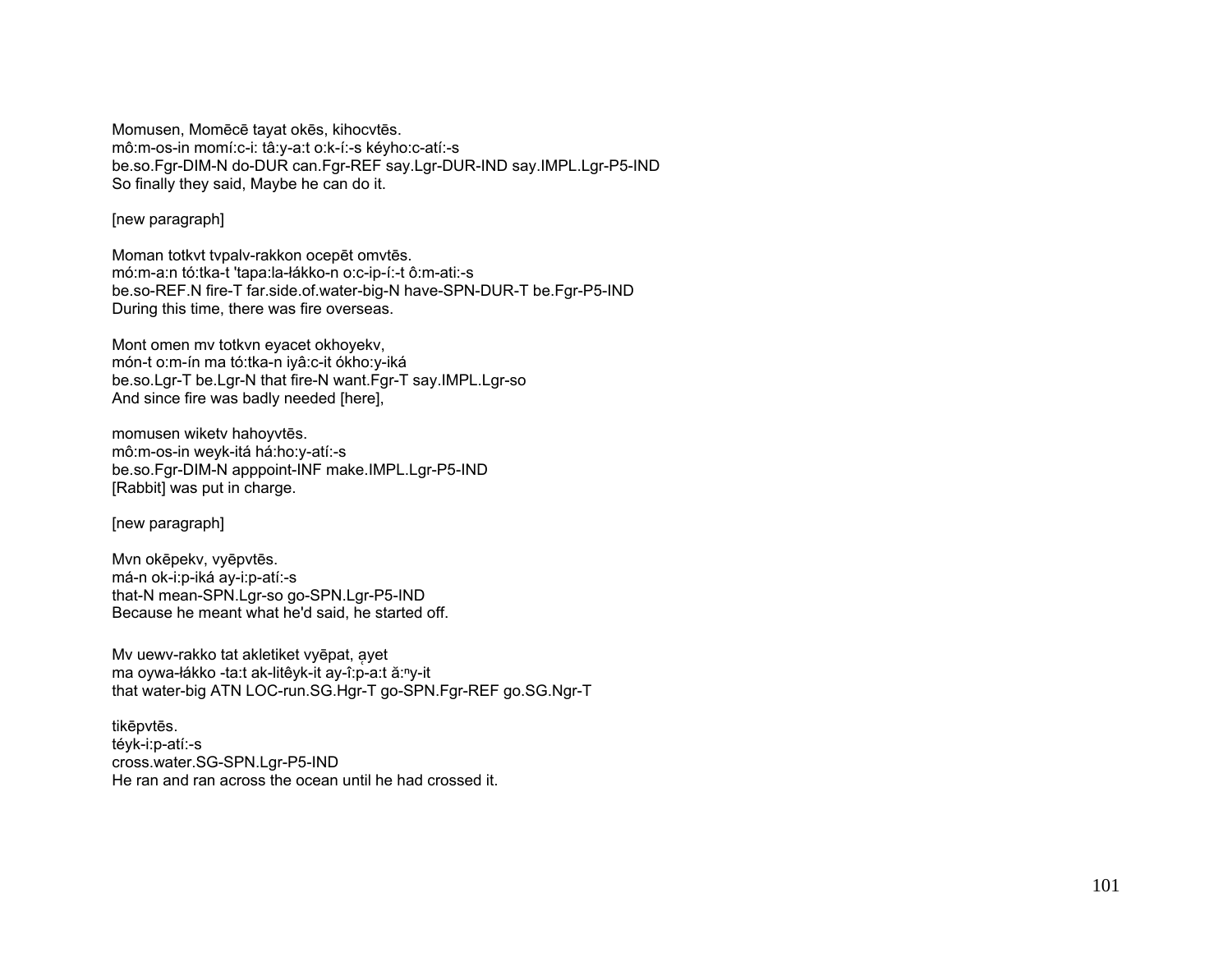Mont cuko likēn eroren... món-t cokó léyk-i:-n ił-ô:ł-in be.so.Lgr-T house sit.SG-DUR-N DIR-reach.Fgr-N Then he came to a house...

Este kerreskot vlaket os, kihocet omet... ísti kíłł-í:-s-ko-:-t alâ:k-it ó:-s kéyho:c-ít o:m-ít person know-DUR-exist-not-DUR-T arrive.Fgr-T be.Lgr-IND say.IMPL.Lgr-T be.Lgr-T Someone we do not know has arrived, they said...

Likepvs, kihocen, liket omen, leyk-ip-ás kéyho:c-ín lêyk-it o:m-ín sit.SG-SPN-IMP say.IMPL.Lgr-N sit.SG.Fgr-T be.Lgr-N Have a seat, they said, and as he sat,

estvmvn vtēt omat em pohohen... ístama-n at-í:-t ô:m-a:t im-pó:ho:h-ín where-N come.SG-DUR-T be.Fgr-REF D-ask.IMPL.Lgr-N they asked him where he was from...

Min vtvyēt mi tat afvcketv omusis saseseko mêy-n at-áy-i:-t mêy -ta:t a:fack-itá ŏ:<sup>n</sup>m-os-eys să:ns-i-s-íko-: there-N come.SG-1sA-DUR-T there ATN happy-INF be.Ngr-DIM-even some.Ngr-I-exist-not-DUR Lcome from afar

hakepet ont omen; ha:k-ip-í:-t ôn-t o:m-ín become.Lgr-SPN-DUR-T be.Fgr-T be.Lgr-N where there is no happiness;

estvn afvcketv omusis ocephoyusis ocen omat, ísta-n a:fack-itá ô:m-os-eys o:c-iphô:y-os-eys ô:c-in o:m-â:t somewhere-N happy-INF be.Fgr-DIM-even have-SPN.IMPL.Fgr-DIM-even have.Fgr-N be.Lgr-REF I thought there may be some place where people have a little happiness...

estehēcē vretv cvmvlostē hērēt omēpan omen... ísti-hi:c-í: al-íta ca-malóst-i: hǐ:<sup>n</sup>l-i:-t om-î:p-a:n o:m-ín person-see.Lgr-DUR go.about.SG-INF 1sP-fond-DUR very.Ngr-DUR-T be-SPN.Fgr-REF.N be.Lgr-N I enjoy traveling and meeting people in different places.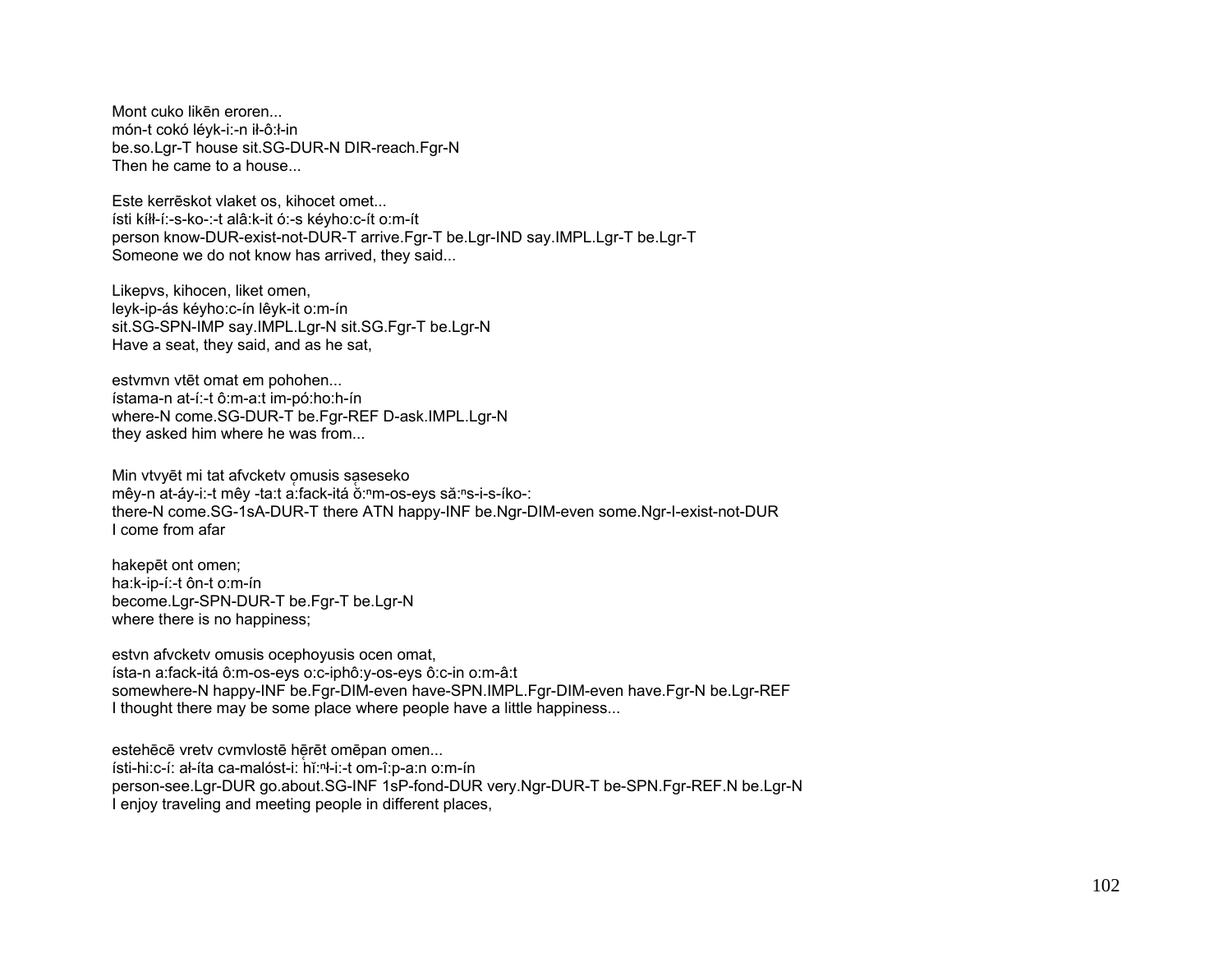Yvmy tat estyn afyckety sysēpis omēs komyken, yamá -ta:t ísta-n a:fack-itá sas-í:p-eys o:m-í:-s kô:m-ak-in this.place ATN somewhere-N happy-INF be.there-SPN.Lgr-even be.Lgr-DUR-IND think.Fgr-IMPL.A-N and I thought there may be happiness here somewhere,

momusen arit omis. maket omen...

mô:m-os-in a:l-év-t o:m-év-s ma:k-ít o:m-ín be.so.Fgr-DIM-N go.about.SG.Lgr-1sA-T be.Lgr-1sA-IND say.Lgr-T be.Lgr-N so that's why I'm here, he said...

Kos. Mon omat, opvnkyn vpeyvranet vpoket omēky, kós mó:-n o:m-â:t opán-ka-n apíy-ała:n-ít apô:k-it o:m-í:-ka no be.so.Lgr-N be.Lgr-REF dance-GER-N go.TPL-be.going.Lgr-T sit.TPL.Fgr-T be.Lgr-1pA-so You don't say. Well, then, we're going to a dance,

vpeyvkvrēs, pum etetakof, kihocen likvtēs. apíy-ak-áli:-s pom-ítita:k-ô:f kéyho:c-ín lêyk-ati:-s go.TPL-IMPL.A-will-IND 1pD-ready.Lgr-when say.IMPL.Lgr-N sit.SG.Fgr-P5-IND so we'll all go when we get ready, they told him.

Mont em pohaket. món-t ím-poh-a:k-ít be.so.Lgr-T D-hear-PL.Lgr-T Then they asked him,

Opvnkv 'senhomahtv tis omētskis omēs? kicaken... opán-ka s-in-homá:ht-a-teys om-í:-ck-eys o:m-í:-s kéyc-a:k-ín dance-GER INST-D-lead.Lgr-NZR-even be-DUR-2sA-even be.Lgr-DUR-IND tell-PL.Lgr-N Might you be a dance leader?

Mvn ē vm maketvt omēs! maket omen... má-n í:<sup>n</sup> am-ma:k-itá-t ô:m-i:-s ma:k-ít o:m-ín that-N just 1sD-say-INF-T be.Fgr-DUR-IND say.Lgr-T be.Lgr-N Oh, that's my specialty! he said...

My este my oman pumylostē hērēt omētok... ma ísti ma ô:m-a:n pom-alóst-i: hǐ:n-i:-t ô:m-i:-t-ó:k that person that be.Fgr-REF.N 1pD-fond-DUR very.Ngr-DUR-T be.Fgr-DUR-T-say.L That's the kind of person we love, they said...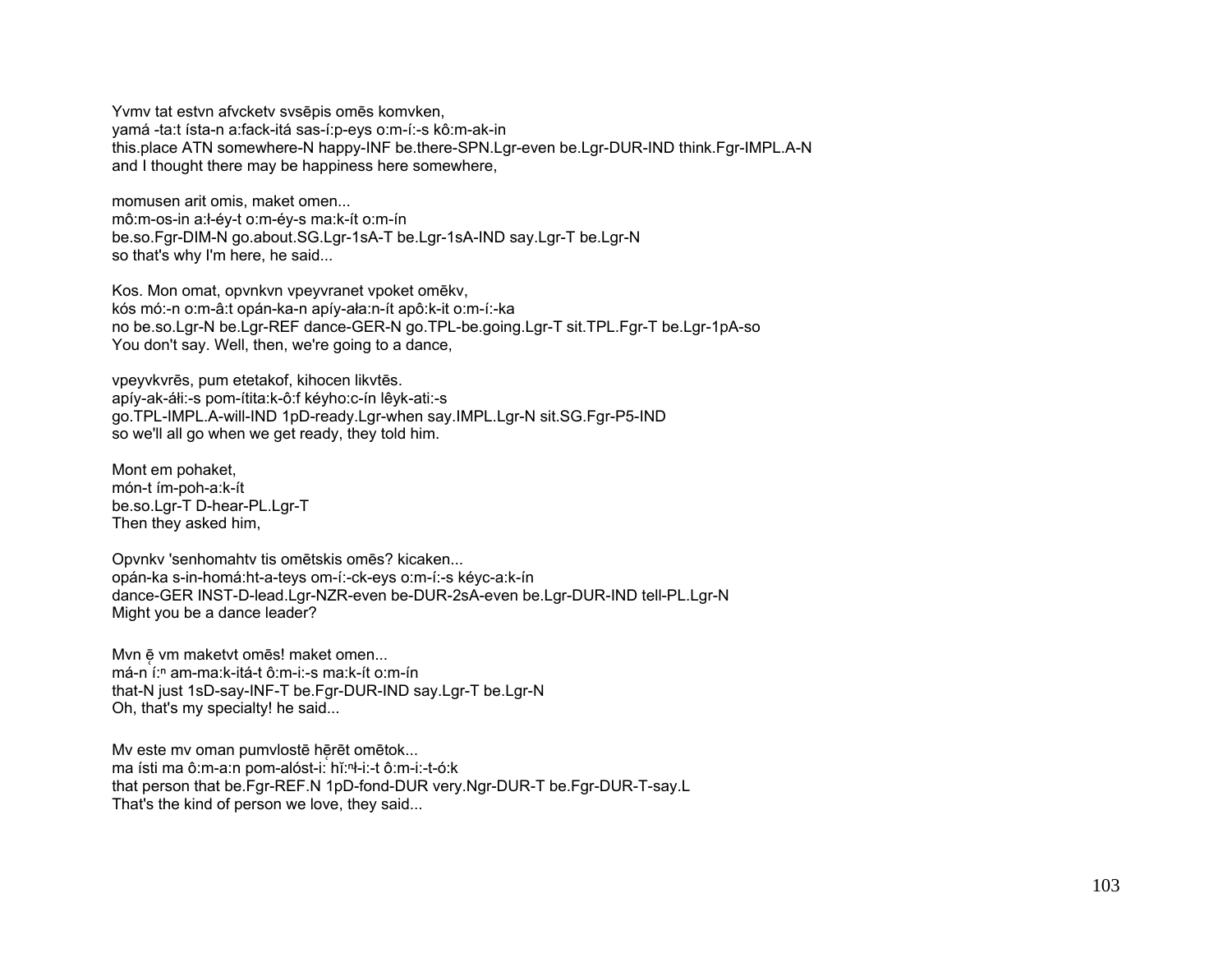Mon omat, pum etetaket onky vpeyvkes, kihocet ohmen, mó:-n o:m-â:t pom-ítita:k-ít on-ká apíy-ak-i:-s kéyho:c-ít óhm-in be.so.Lgr-N be.Lgr-REF 1pD-ready.Lgr-T be.Lgr-so go.TPL-IMPL.A-DUR-IND say.IMPL.Lgr-T be.Hgr-N Well, we're ready, so let's go, they said,

est vcakkayvtēs. ist- acákk-a:y-atí:-s person after-go.SG.Lgr-P5-IND and he went with them.

[new paragraph]

Mon fullet eroricet omen, mó:-n foll-ít ił-ołêyc-it o:m-ín be.so.Lgr-N go.about.TPL.Lgr-T DIR-reach.Fgr-T be.Lgr-N They arrived,

opvnky tat tayē hēren opanet vpoket omhoven, opán-ka -ta:t tâ:v-i: hǐ:<sup>n</sup>ł-in opa:n-ít apô:k-it ómho:v-ín dance-GER ATN much.Fgr-DUR very.Ngr-N dance.Lgr-T sit.TPL.Fgr-T be.IMPL.Lgr-N and as the dance was in full swing.

eralikytes. ił-a:-lêvk-ati:-s DIR-DIR-sit.SG.Fgr-P5-IND he sat nearby.

Momen my evypyve resoricat okaket: mo:m-ín ma i:y-apáy-i: 'l-is-olêyc-a:t ok-a:k-ít be.so.Lgr-N that RFL-add-DUR DIR-INST-reach.Fgr-REF say-PL.Lgr-T And the people who had brought him along said:

Momēn este kerrēskot aret omat. mó:m-i:-n ísti kíłł-í:-s-ko-:-t a:ł-ít o:m-â:t be.so-DUR-N person know-DUR-exist-not-DUR-T go.about.SG.Lgr-T be.Lgr-REF We have a stranger here

Eshomahtyt omēpvyēs, makēpet vrēpet is-homá:ht-a-t om-î:p-ay-i:-s má:k-i:p-ít al-i:p-ít INST-lead.Lgr-NZR-T be-SPN.Fgr-1sA-DUR-IND say-SPN.Lgr-T go.about.SG-SPN.Lgr-T who says, I'm a leader;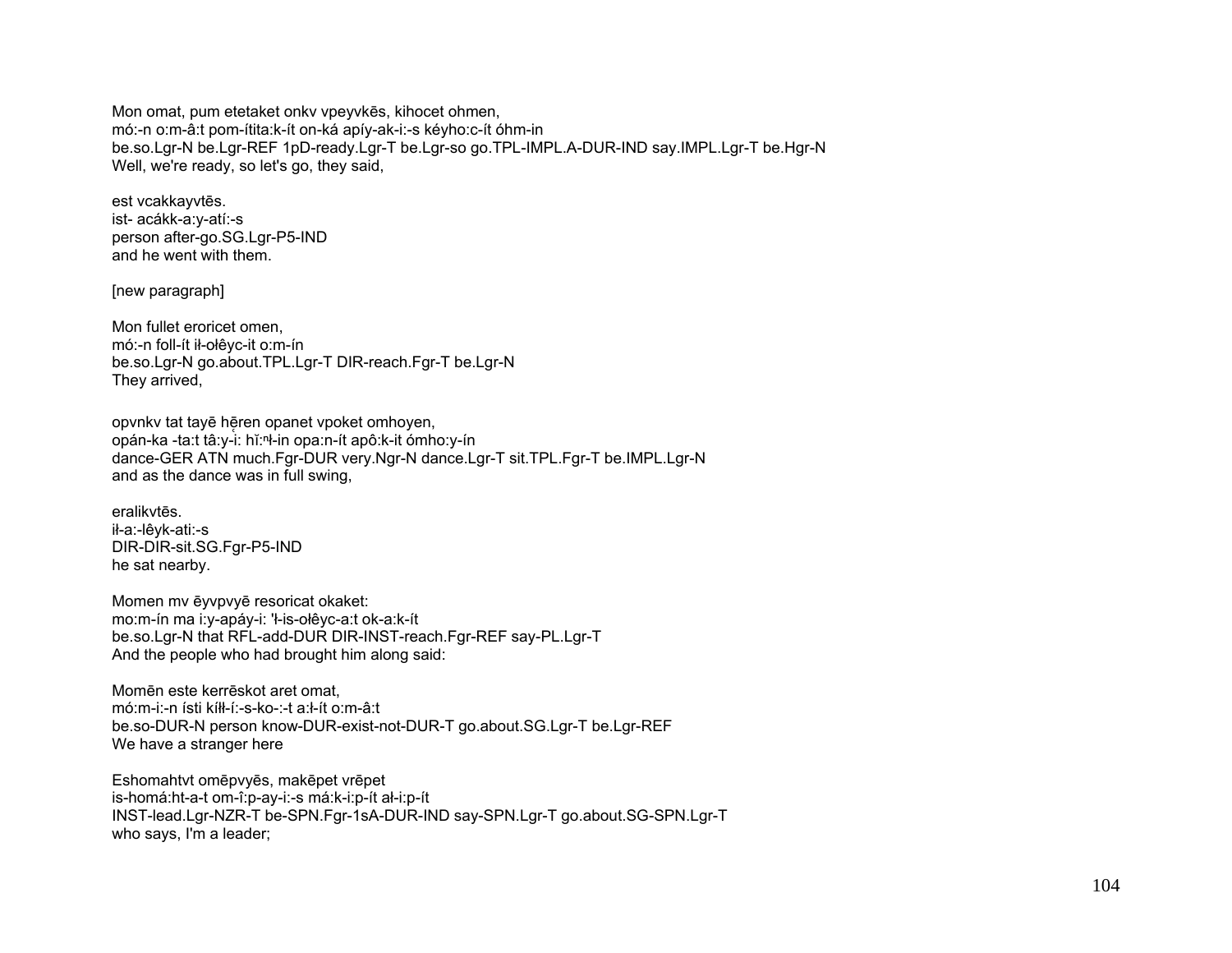omēpisan omatskes, kicaken... om-i:p-êvs-a:n o:m-á:ck-i-s kévc-a:k-ín be-SPN.Lgr-even-REF.N be.Lgr-2pA-I-IND tell-PL.Lgr-N maybe he would lead, they said...

Momusen em pohythohyen, mô:m-os-in im-pohathóhy-in be.so.Fqr-DIM-N D-invite.IMPL.Hqr-N Then he was invited.

momusen atakhytypiket mô:m-os-in a:-tak-hatapêyk-it be.so.Fgr-DIM-N DIR-LOC-go.down.SG.Hgr-T and he got down by the fire

momusen vlicehcet tayē hēren yvhiket... mô:m-os-in a-levcíhc-it tâ:y-i: hǐ:n-in yaheyk-ít be.so.Fgr-DIM-N at-set.Hgr-T much.Fgr-DUR very.Ngr-N sing.Lgr-T and started singing loudly...

Mvn vnkomatskēt omis, maket yvhiket onkv, má-n an-kô:m-á:ck-i:-t o:m-êys ma:k-ít yaheyk-ít on-ká that-N 1sD-want.Fgr-2pA-DUR-T be.Lgr-even say.Lgr-T sing.Lgr-T be.Lgr-so This is what you want of me, he said, singing,

vhere-mahe ont takliket omen a-hił-i-má:h-i: ôn-t tak-lêvk-it o:m-ín at-good-I-very-DUR be.Fgr-T LOC-sit.SG.Fgr-T be.Lgr-N really exaggerating as he danced...

Omvlkuset em vnicvkēs, hvmmakof, kicet, em vcahnet omhoven... omålnk-os-it im-anéyc-ak-i:-s hámma:k-ô:f keyc-ít im-áca:hn-ít ómho:y-ín all.Ngr-DIM-T D-help-IMPL.A-DUR-IND say.like.this.Lgr-when tell.Lgr-T D-exhort.Lgr-T be.IMPL.Lgr-N Let's all help him as he leads, they said, encouraging him...

My etylwy ytehkat omylkuse ont em ynihocen estakliket omen, ma itálwa atî:hk-a:t omăl<sup>n</sup>k-os-i: ôn-t im-anéyho:c-ín is-tak-lêyk-it o:m-ín that town be.in.Fgr-REF all.Ngr-DIM-DUR be.Fgr-T D-help.IMPL.Lgr-N INST-LOC-sit.SG.Fgr-T be.Lgr-N Almost all the tribal towns helped him as he led,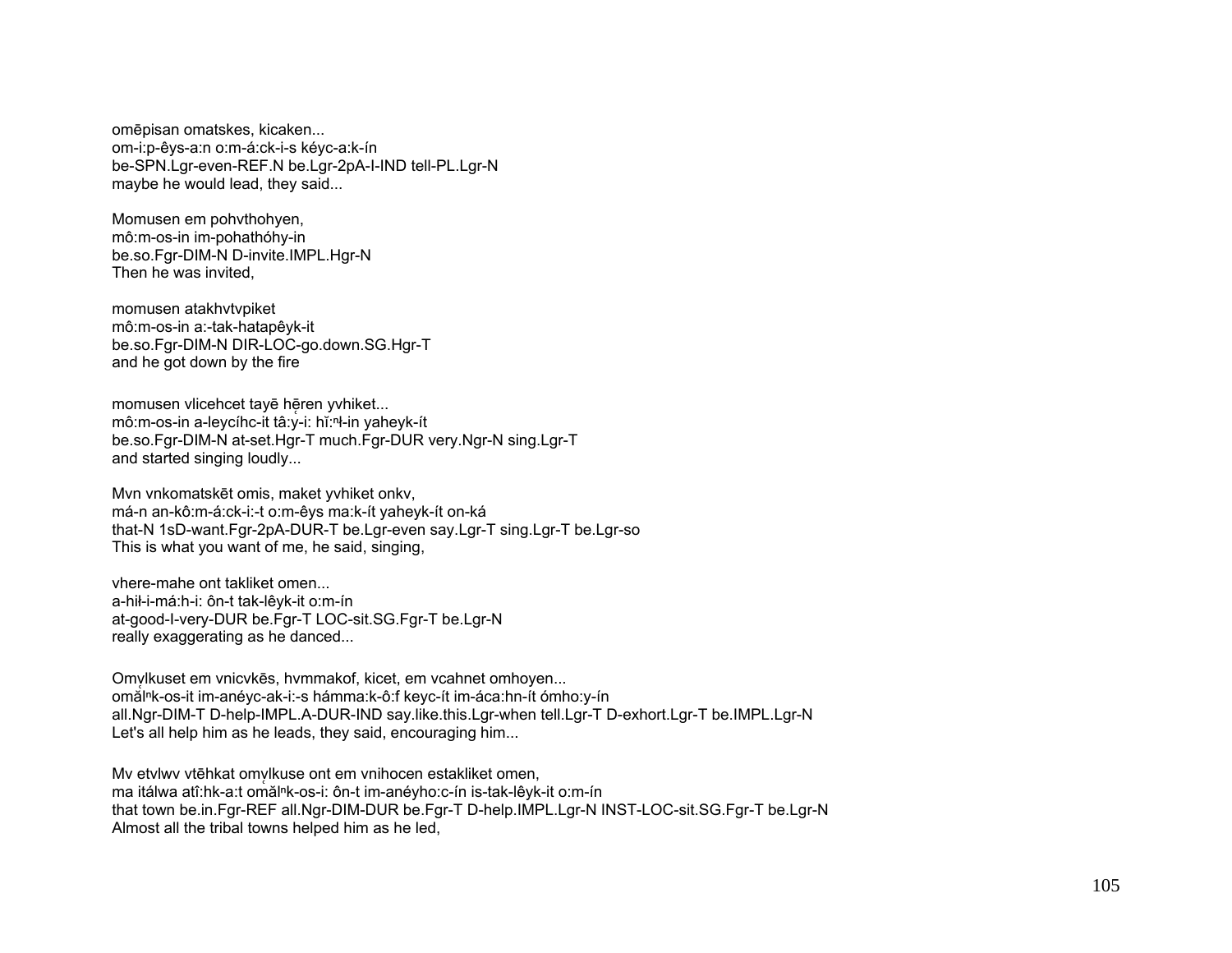Tavepytēs, kont oh-vrakkuehocē hēre-mahen... ta:y-ip-át-i:-s kôn-t oh-ałakkoyhoc-í: hǐ:<sup>n</sup>ł-i-má:h-in much-SPN-P5-IND think.Fgr-T on-respect.IMPL-DUR good.Ngr-I-very-N and he thought. This is what I wanted, and was greatly honored...

Opanet on omis, opa:n-ít ó:-n o:m-êys dance.Lgr-T be.Lgr-N be.Lgr-even Although he was dancing,

Totkyn eyacet aret okan kerrekot omhoyen... tó:tka-n iyâ:c-it a:ł-ít o:k-â:n kíłł-iko-:-t ómho:y-ín fire-N want.Fgr-T go.about.SG.Lgr-T say.Lgr-REF.N know-not-DUR-T be.IMPL.Lgr-N his mission was to get the fire, but they didn't know this...

'Sem vhopayat, totky tis estak-ēsē hayet omen... 's-im-áhopa: y-â:t tó: tka-teys is-tákk-i: s-í: ha: y-ít o: m-ín INST-D-?-REF fire-even INST-LOC-take.SG.Lgr-DUR make-T be.Lgr-N He made motions, pretending to pick up the fire...

Ayen mvn okeky enke colokcowyn vlofēt omat, a:y-ín má-n o:k-iká ínki colo:kcowá-n aló:f-i:-t ô:m-a:t go.SG.Lgr-N that-N say.Lgr-so 3P.hand tar-N smear-DUR-T be.Fgr-REF Time passed, and as he intended, he smeared tar on his hands,

totky tak-ehset, hytym eky-nyrkypyn matypomen ohlofet omytet, tó:tka takk-íhs-it hatâm ika-nałkapá-n ma:tapó:m-i:-n oh-ló:f-i:-t ô:m-at-it fire LOC-take.SG.Hgr-T again 3P.head-middle-N the.same.way-DUR-N on-smear-DUR-T be.Fgr-happen-T picked up the fire, and having more tar smeared on the middle of his head,

torvwyn 'kohlihcet tołáwa-n k-oh-léyhc-it coal-N head-on-set.SG.Hgr-T put a live coal on his head

momusen 'senletiken... mô:m-os-in s-in-litêvk-in be.so.Fqr-DIM-N INST-D-run.SG.Hqr-N and started running...